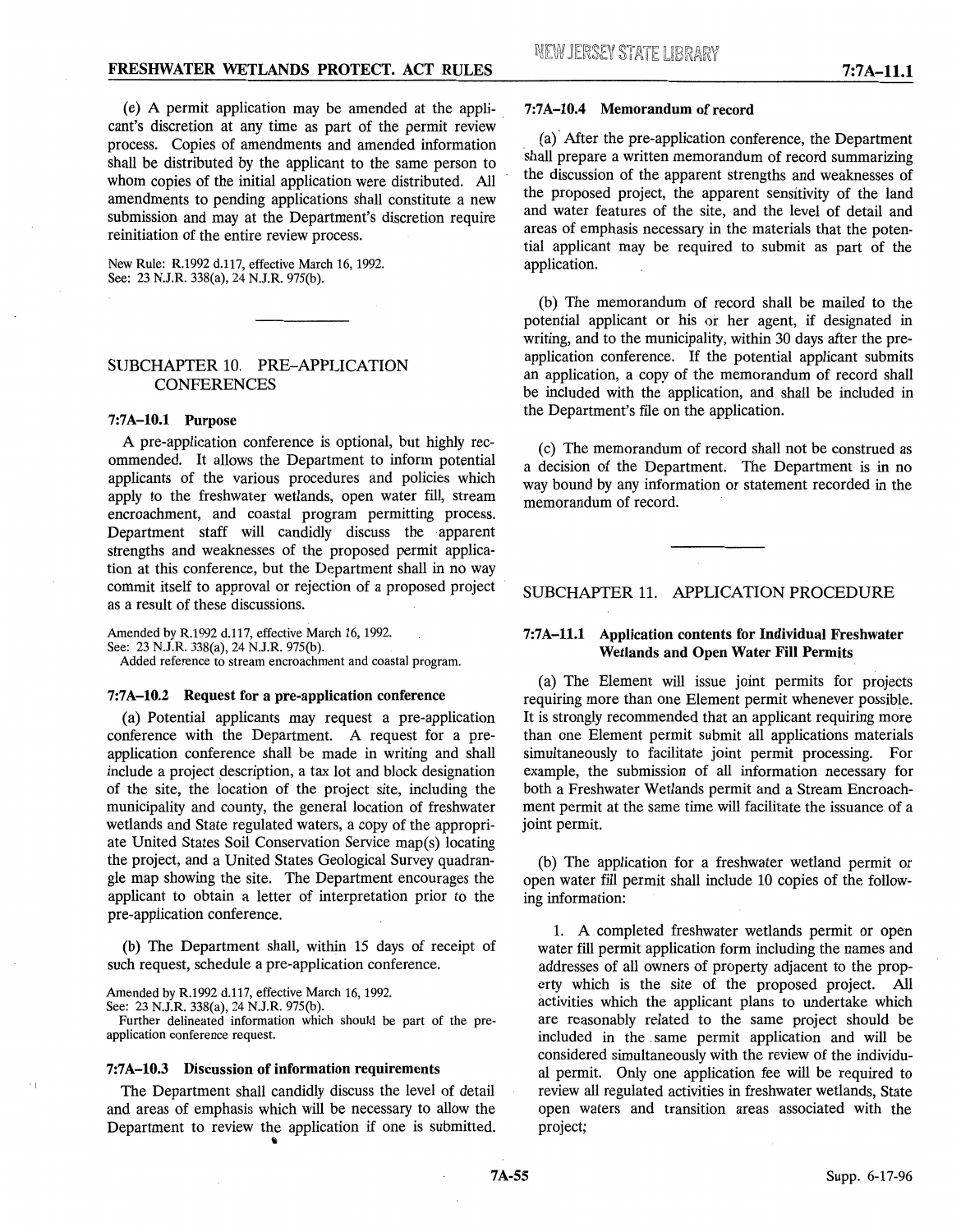2. A folded preliminary site plan or subdivision map of the proposed regulated activities, or other map of the site if no preliminary site plan or subdivision map exists;

3. A written description of the proposed regulated activity, the total area to be used, filled or modified, the total area of the freshwater wetland or State open waters potentially affected, identification of the watershed in which the project is located, and the relationship of the area affected to the area of the entire freshwater wetland or State open waters complex, for example, one-half acre to be filled of a 15 acre freshwater wetland. In addition, project elements affecting transition areas should be detailed;

4. A description of the source of any fill material and a description of the type, composition and quantity of the material. For dredge projects, submit the information as listed at N.J.A.C. 7:7A-4.3(c)2;

5. A description of alternatives to the proposed activity or discharge, including alternative sites, construction methods, methods of discharge, and reasons for rejecting the alternatives pursuant to N.J.A.C. 7:7A-3, General Standards for Granting Individual Freshwater Wetlands and Open Water Fill Permits;

6. The purpose and intended use of the proposed activity, including whether it is water-dependent; a description of the uses of any structures to be erected; and a schedule for the progress and completion of the proposed activity;

7. A list of the approvals required by other Federal, interstate, State and local agencies for the activity, including all approvals or denials received;

8. A copy or photocopy of a portion of the U.S.G.S. 7.5 minute quadrangle map (available from the Department's Maps and Publications Office, CN 402, Trenton, NJ 08625) showing the location of the property and its general vicinity, indicating and labeling the location of the proposed activity and the property boundaries, and a determination of the State Plane Coordinates for the center of the property. The accuracy of these coordinates should be within 50 feet of the actual point. For linear projects, the applicant shall provide State plane coordinates for the end-points of those projects which are 1,999 feet or less, and for those projects which are 2,000 feet and longer, additional coordinates at each 1,000 foot interval;

9. Verification that a complete copy of the application for an Individual permit, including all materials required by this subsection, has been submitted to the clerk of the municipality in which the proposed regulated activity will occur. Verification that a certified mail notice with return receipt requested (white receipt or green card is acceptable) and a copy of the vicinity map in (a)8 above have been forwarded to the environmental commission or any other public body with similar responsibilities, and planning board of the municipality in which the proposed regulated activity will occur; the planning board, environmental commission and county mosquito control agency of the county in which the proposed regulated activity will occur; landowners within 200 feet of the property or properties on which the proposed regulated activity will occur (applicant shall also provide a list of all landowners within 200 feet), and all persons as identified by the Department who requested to be notified of proposed regulated activities (the Department will furnish a list of such persons upon request), which notice may, at the applicant's option, be filed concurrently with notices required pursuant to N.J.S.A. 40:55D-1 et seq. A copy of the notice shall be included in the application to the Department. The notice shall include the following:

i. The name and address of the applicant and, if different, the address or location of the activity or activities regulated by the permit;

ii. The name, address, and telephone number of the applicant or agent to contact for further information;

iii. A brief description of the proposed activity, its purpose and intended use, so as to provide sufficient information concerning the nature of the activity to generate meaningful comments, including a description of the type of structures, if any, to be erected on fills, and a description of the type, composition and quantity of materials to be discharged;

iv. A plan and elevation drawing showing the general and specific site location (drawings may be 8.5 by 11 inches);

v. Any other information which is necessary to evaluate the likely impact of the proposed activity;

vi. The following statement:

"This letter is to provide you with legal notification that the referenced property owner is applying to the New Jersey Department of Environmental Protection, Land Use Regulation Element for an Individual Freshwater Wetlands permit.

An Individual permit will allow the property owner to conduct activities in freshwater wetlands or State open waters.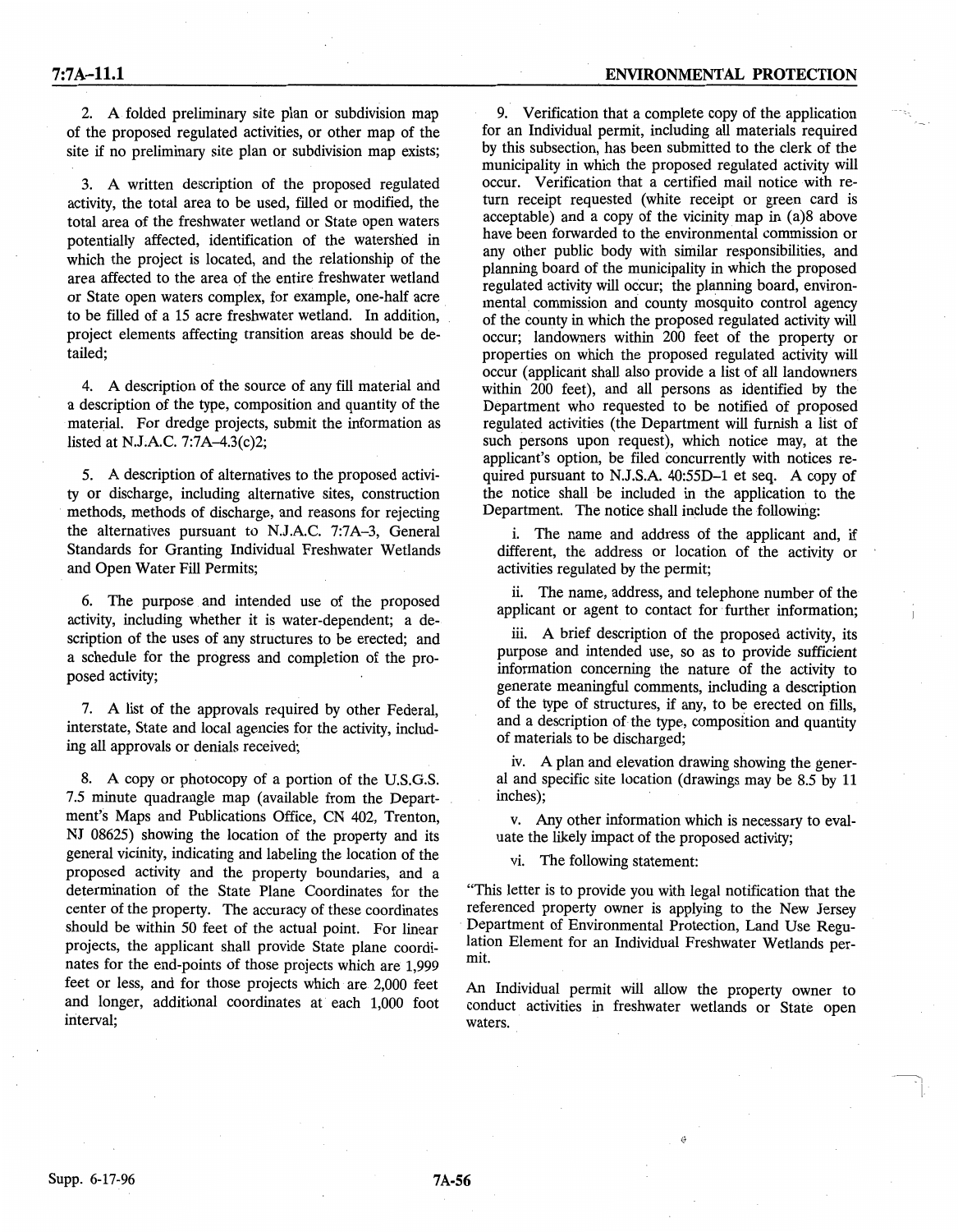## **FRESHWATER WETLANDS PROTECT. ACT RULES**

The complete Individual permit application package can be reviewed at either the municipal clerk's office or by appointment at the Land Use Regulation Element office at the address listed below. The Department of Environmental Protection welcomes comments and any information that you may provide concerning the wetlands or open waters on the referenced parcel. Please submit your written comments within 15 days of receiving this letter. In addition, interested persons may request in writing that the Department hold a public hearing on this application. Requests shall be made in writing within 30 days after the notice of application in the DEPE Bulletin and shall state the nature. of the issues proposed to be raised at the hearing. Both comments and hearing requests should be sent along with a copy of this letter to:

> New Jersey Department of Environmental Protection Land Use Regulation Element

Bureau of Regulation CN401 5 Station Plaza Trenton, New Jersey 08625

att: (County in which the property is located) Section Chief

As part of the review of this application, Department personnel may perform a site inspection on your property. This site inspection will involve only that area within a maximum of 150 feet from the border of the applicant's property. This site visit will involve a visual inspection and possibly minor soil borings using a 4" diameter hand auger. The inspection will not result in any damage to the vegetation or improvements on your property.

The Department will notify your municipal environmental commission, planning board and the municipal construction official of the Department's approval or denial of the Individual permit application";

10. Verification that notice of the proposed activity has been published as a display advertisement in an official newspaper used by the municipality, in which the activity is proposed, for legal notice. For projects proposing more than 10 acres of fill, notification shall also be published in a newspaper of regional circulation;

11. A statement detailing any potential adverse environmental effects of the regulated activity and any measures necessary to prevent and/or minimize those effects, and any information necessary for the Department to make the findings pursuant to N.J.A.C. 7:7A-3. Applicants should review N.J.A.C. 7:7A-3 in great detail and provide all the listed information to avoid unnecessary delays in permit processing;

12. A fee as set forth in the fee schedule published by the Department at N.J.A.C. 7:7A-16;

13. A list and brief description of all freshwater wetlands, special aquatic sites as defined at N.J.A.C. 7:7A--1.4, public use areas, wildlife refuges, and public water supply intakes in the affected or adjacent areas that may require special protection or preservation;

14. A list of plants fish, shellfish and/or wildlife in the proposed activity or discharge site which may be dependent on water quality and quantity;

15. Uses of the proposed activity or discharge site which might affect human health and welfare; and

16. A description of technologies or management practices by which the applicant proposes to minimize adverse environmental effects of the activity or discharge.

(NOTE: The Department shall upon request provide permit applicants with guidance, either through the application form or on an individual basis, regarding the level of detail of information and documentation required under this subsection. The level of detail shall be reasonably commensurate with the type and size of the proposed project, proximity to critical areas, and degree of environmental degradation.)

(c) The application shall also include 10 copies (including one of reproducible quality-a mylar copy is not required) of a site plan, on  $8\frac{1}{2}$  inch by 11 inch paper if appropriate (if larger than  $8\frac{1}{2}$  inch by 11 inch, all copies shall be folded) indicating the following:

1. All existing structures and related appurtenances on the lot and immediately adjacent lots;

2. Distances and dimensions of areas, structures and lots, including freshwater wetlands, State open waters, transition areas, limits of inundation for the 100 year flood for non-delineated streams or flood hazard area flood for delineated streams (if applicable), mean high water line (if appropriate), upland property, roads and utility lines;

3. A complete delineation of the wetlands boundary(ies) in accordance with the requirements of N.J.A.C. 7:7A-8.3(a) and (b). A letter of interpretation issued by the Department may be submitted to satisfy this requirement;

4. The proposed area which will be. used for the activity or discharge;

5. The general site location in relation to development in the region;

6. The scale of the plan and a north arrow; and

7. A title block for each sheet containing the following information:

i. The name of the applicant and the name or the proposed project (if any):

ii. Identification of the proposed activity;